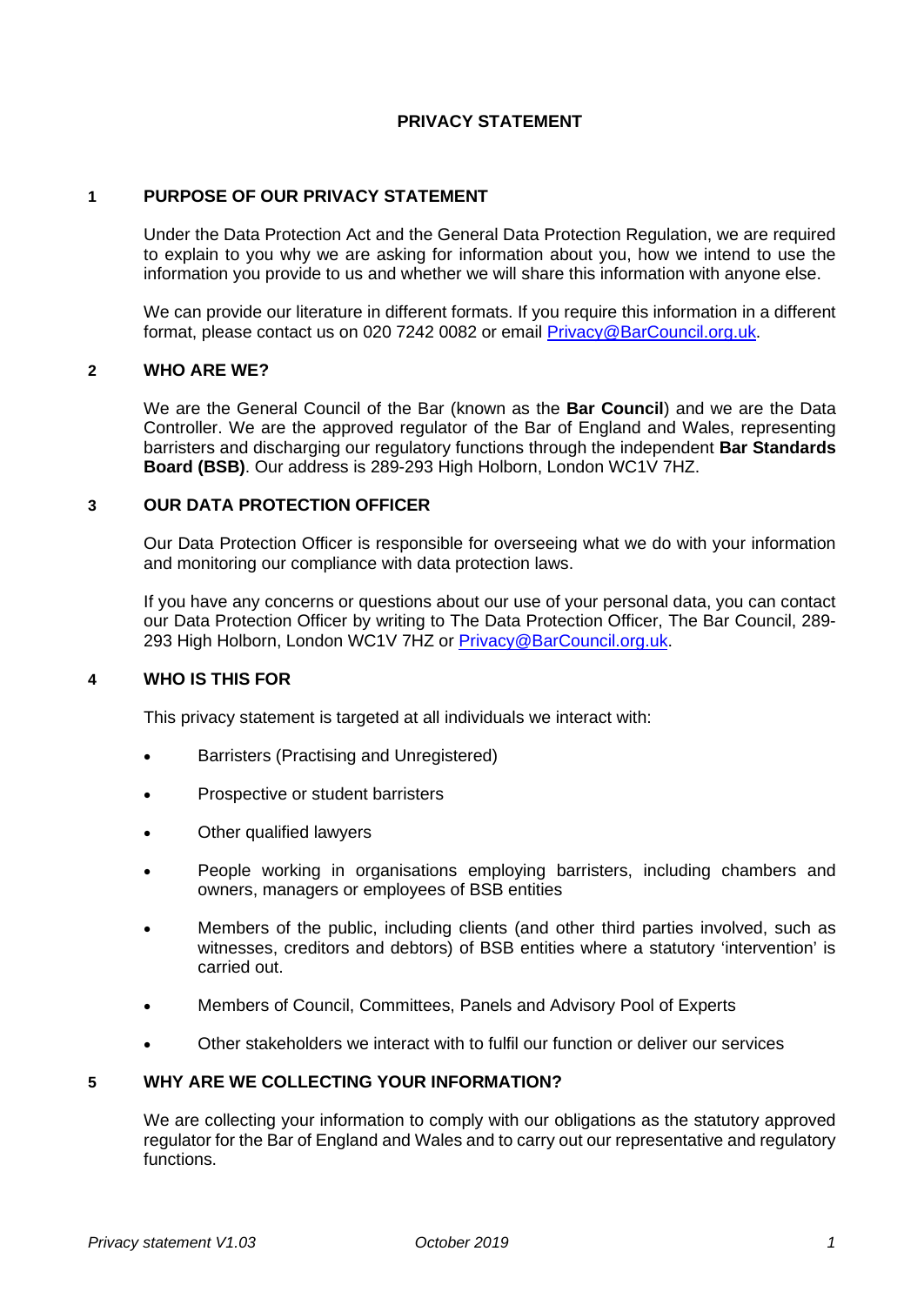The Bar Council promotes:

- the Bar's high-quality specialist advocacy and advisory services;
- fair access to justice for all;
- the highest standards of ethics, equality and diversity across the profession; and
- the development of business opportunities for barristers at home and abroad.

The Bar Standards Board objectives as laid out in the Legal Services Act are:

- protecting and promoting the public interest;
- supporting the constitutional principle of the rule of law;
- improving access to justice;
- protecting and promoting the interests of consumers;
- promoting competition in the provision of services;
- encouraging an independent, strong, diverse and effective legal profession;
- increasing public understanding of citizens' legal rights and duties; and
- promoting and maintaining adherence to the professional principles.

#### **6 WHAT INFORMATION ARE WE COLLECTING?**

All the information we collect about you will be stored and used by us in accordance with this privacy statement and in accordance with your rights as described in Section 13 of this statement under the Data Protection Act and the General Data Protection Regulation.

#### *Personal data*

The information which we process about you is collected:

- when you complete an online form, or update your details on the Bar Council, the Bar Standards Board or the My Bar websites;
- when you complete an online form or update your details on websites provided in conjunction with the Bar Council such as the Direct Access Portal and the Pupillage Gateway;
- when you submit an application or form to us online or manually;
- when you complete a survey or otherwise provide us with information for research purposes;
- when you contact the Bar Council or the Bar Standards Board by email, post, telephone or fax;
- when you contact by telephone, we may record telephone conversations to offer you additional security, resolve complaints and improve our service standards;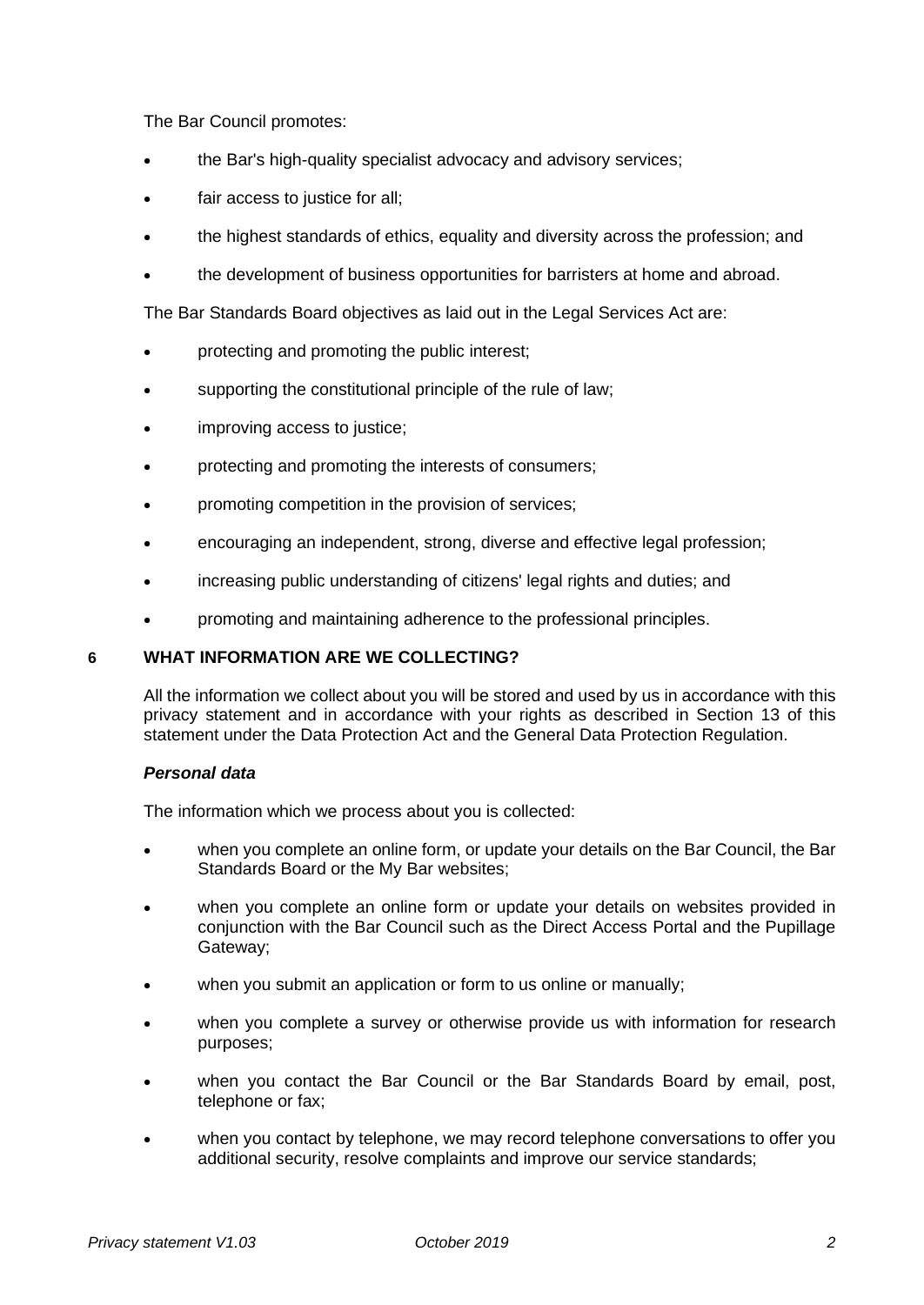- from persons duly authorised by you, such as your employer, or a clerk or administrator at your chambers, to provide information on your behalf; when we receive information and reports about conduct, or are investigating such information or reports, provided to us by yourself or third parties;
- when we carry out a statutory 'intervention' into Alternative Business Structures or Authorised Persons, which involves taking control of the practice of an Authorised Person in the interests of clients and the public;
- when you provide services to us or undertake activities which form part of your obligations under the terms of your appointment or our contractual terms;
- when we administer our appointment, recruitment and appraisal processes for Council, Committee, Panel and Advisory Pool of Experts members;
- if you visit our office, your image may be captured on our closed-circuit television (CCTV) operating in our reception area for security and safety purposes. Images are viewed on a live feed and stored securely for 30 days, when they are overwritten.
- through cookies on our website (for further information see our Cookies Notice [link])
- IP addresses collected through our websites, these are only stored for 90 days for security reasons and subsequently destroyed.

The information which we collect about you from other sources:

- from the Council of the Inns of Court and the Inns of Court (Students and Call to the Bar datasets)
- from Pearson Vue (Bar Course Aptitude Tests datasets)
- from universities (Bar Professional Training Course and Bar Transfer Test datasets)
- Legal Ombudsman (Complaints information)
- Bar Mutual Indemnity Fund (Insurance information)
- Judicial Appointments Commission
- Queen's Counsel Appointments (QC appointment information)
- when obtaining the references from referees you have supplied, for the purpose of confirming your suitability for appointment to committees, panels or expert groups

The information which we collect about you through the above processes will typically be your name and contact information such as postal address, email address and telephone numbers, your contact history, subscriptions, any application information or report from you and in relation to cookies, your internet log information and visitor behaviour information.

If you are a barrister or prospective barrister, we will collect information about your education history and results, Call to the Bar information, practising details, roles and employment positions, qualifications, professional details, rights, entitlements, registrations, subscriptions, applications, authorisations, demographics, complaints and conduct history. Where we carry out a statutory 'intervention' we will also collect client files, employee files and general office files.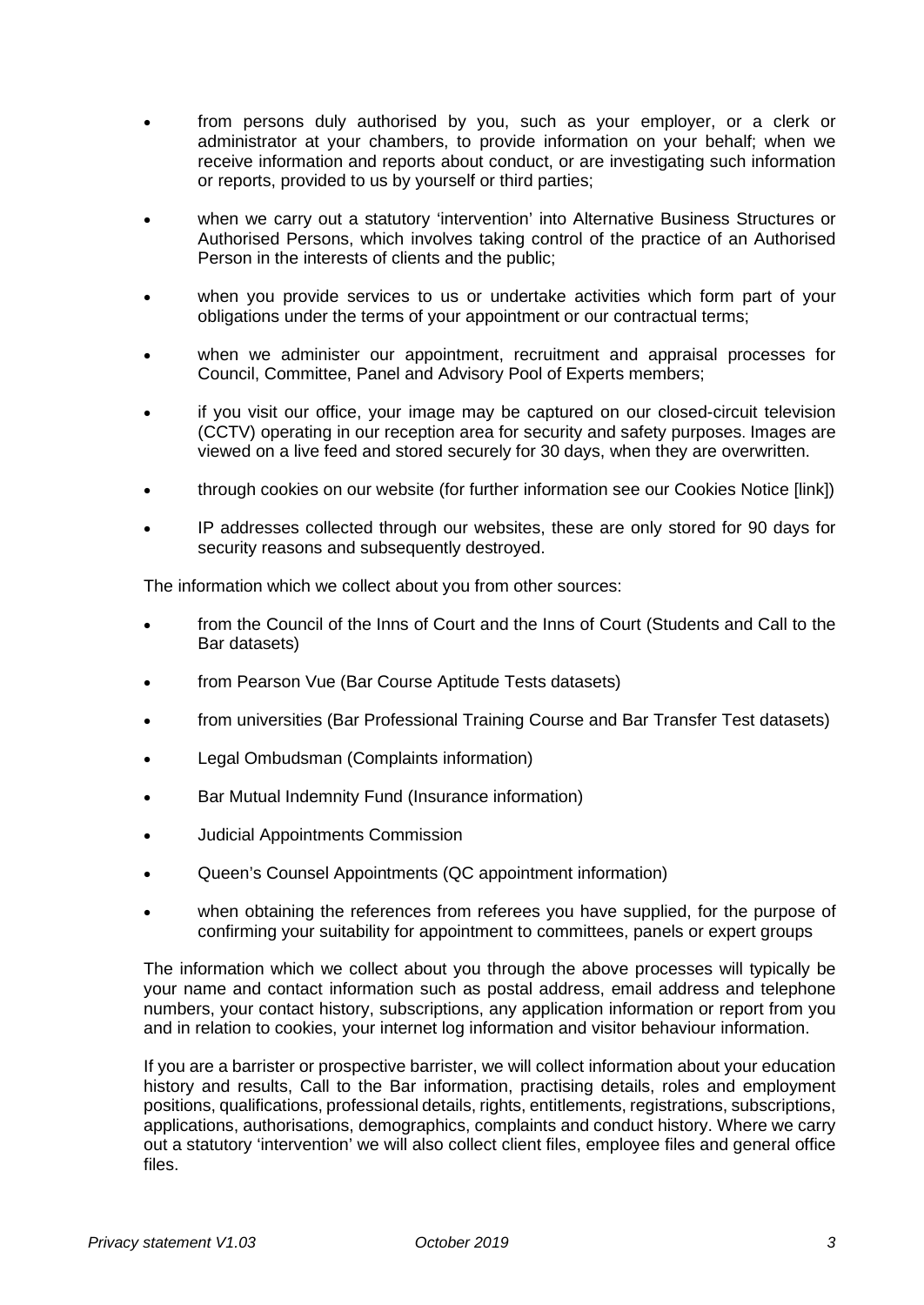## *Special categories of personal data*

Some of the information which we collect to fulfil our public sector equality duties as well as deliver regulatory objectives will be special categories of personal data (also called sensitive personal data) to which greater protection is provided by the data protection laws. The information which falls within this category includes information about:

- disability and health
- sexual orientation and/or gender identity
- a person's racial or ethnic origin
- religious or philosophical beliefs
- membership of a trade union
- political opinions

## *Information about criminal convictions and offences*

Information about criminal convictions and offences does not fall under the definition of special categories of personal data but it is still afforded greater levels of protection.

## **7 WHAT IS THE LAWFUL BASIS FOR USING YOUR INFORMATION?**

#### *Personal data*

In accordance with the data protection laws, we need a "lawful basis" for collecting and using information about you. There are a variety of different lawful bases for processing personal data which are set out in the data protection laws.

The lawful bases on which we rely in order to use the information which we collect about you for the purposes set out in this notice will be:

- using your information is necessary for the performance of a task carried out in the public interest (to fulfil our statutory regulatory and representative obligations) which we refer to as the "public task" basis; or
- you have provided consent to our use of your information; or
- using your information is necessary to fulfil a contract you have with us, or because you have asked us to take specific steps; or
- using your information is necessary for the pursuing of legitimate interests of the General Council of the Bar and/or the Bar, including the images we record on CCTV.

#### *Special categories of personal data*

The lawful basis on which we rely in order to use your sensitive personal data/special categories of personal data which we collect about you will be:

 that it is necessary for the performance of a task carried out in the public interest (to fulfil our statutory regulatory and representative obligations); and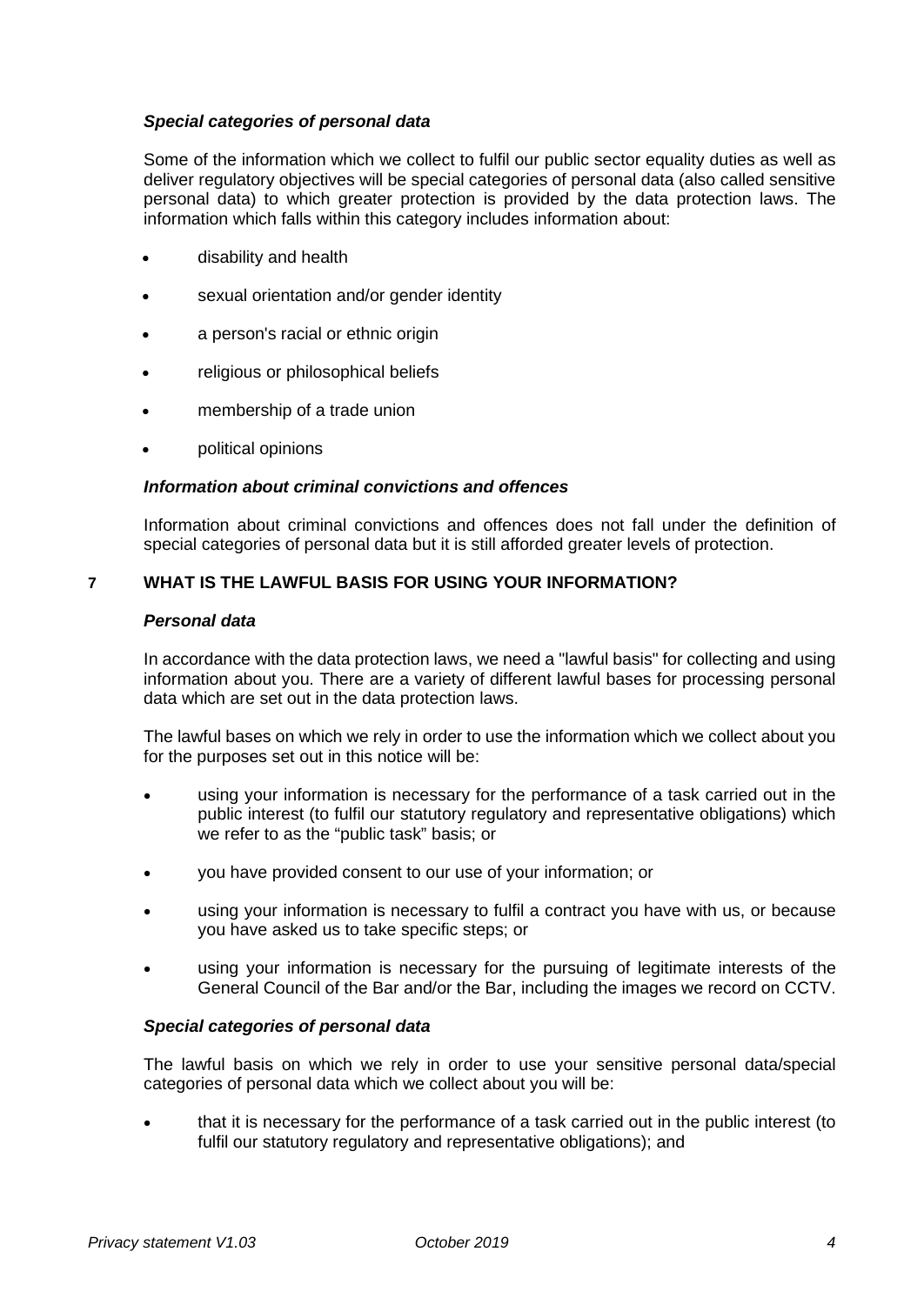for reasons of substantial public interest, for the reasons above, and in order to monitor and review the existence or absence of equality of opportunity or treatment.

## *Information about criminal convictions and offences*

The lawful basis on which we rely in order to use information that may relate to any criminal convictions and offences will be:

- that it is necessary for the performance of a task carried out in the public interest (to fulfil our statutory regulatory obligations); and
- for reasons of substantial public interest, specifically, that it is necessary for the exercise of our regulatory functions.

## **8 WHAT ARE WE GOING TO DO WITH YOUR INFORMATION?**

#### *Personal data*

The information which you provide to us will be used to deliver the following regulatory and representative functions using the lawful basis of "public task" under our approved regulator status in the Legal Services Act 2007:

#### **Regulatory functions delivered by the Bar Standards Board**

- governance, regulatory strategy and policy development, including research;
- authorisation to practise and changes in practising details;
- applications for rights and entitlements or for waiving certain regulatory requirements;
- to enable persons with delegated responsibility for your chambers/employer to complete authorisation to practise forms and procedures on your behalf;
- registration and completion of pupillage;
- authorisation and regulation of entities (authorised bodies and licensed bodies) including, where appropriate, their owners, managers and employees;
- regulation (including regulatory assurance and supervision) of barristers (and in certain circumstances those employed by barristers) and those qualifying as barristers, authorised bodies, licensed bodies and education and training provision for prospective and current barristers;
- dealing with enquiries, reports about conduct matters, carrying out investigations and taking enforcement action;
- maintaining the Barristers' Register; and
- sending Bar Standards Board Regulatory Updates & Information.

#### **Representative function delivered by the Bar Council**

- governance and strategy management and development;
- influencing of policy with Government in relation to the administration of justice;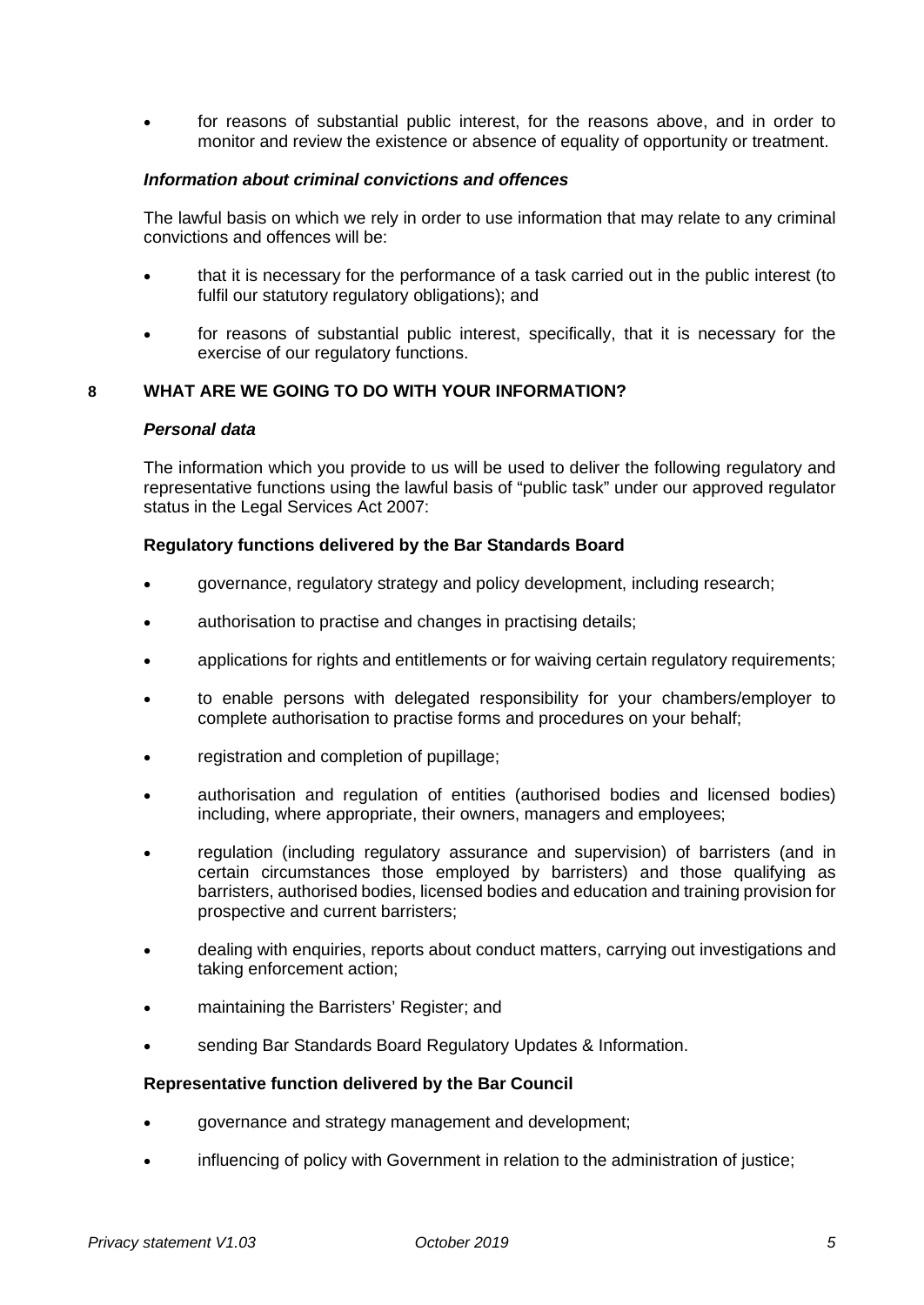- provision of policy and practical support, guidance and initiatives to barristers on practice management issues and in relation to practises undertaken by barristers;
- provision of policy and practical support, guidance and initiatives to authorised and licensed bodies;
- provision of policy and practical support, guidance and initiatives to support prospective barristers in education and training and upon entry to the Bar;
- the promotion of relations between the approved regulator and relevant national or international bodies, governments or the legal professions of other jurisdictions;
- promotion of equality, diversity and social mobility across the profession; and
- for practising barristers, we will use your information, under the lawful basis of legitimate interests, to send representation, policy, support and justice campaign information for the Bar.

**We may seek your consent** to use your information for the following reasons:

- for the administration and communication of events such as the Bar Conference, training and road shows;
- for public relations and marketing purposes directly relating to the profession;
- to keep you up to date with the range of services from our partners, including products and benefits;
- to create and update your profile on the Juriosity Platform (new Bar Directory);
- to change mailing preferences in relation to purposes other than our representational or regulatory functions;
- in the case of cookies, it will allow us to provide you with a tailored and appropriate user experience on our website;
- to receive representation, policy, support and justice campaigns for the current and prospective Bar (other than practising barristers); and
- to receive regulatory updates and information (other than practising barristers)

If you sign up to pay the Bar Representation Fee, this will include us processing your data for the administration of membership records, such as member services, Xexec benefits and Council magazine subscriptions, although you will have the option to say you don't want to receive these benefits by emailing Member Services a[t MemberServices@BarCouncil.org.uk](mailto:MemberServices@BarCouncil.org.uk) 

#### *Special categories of personal data*

We are committed to ensuring that access to the Bar should be equally open to all. Therefore, the special categories of personal data which we collect from you will be used for the following purposes:

 to fulfil our statutory obligations under the Equality Act 2010 and the Legal Services Act 2007, including Equalities monitoring and research;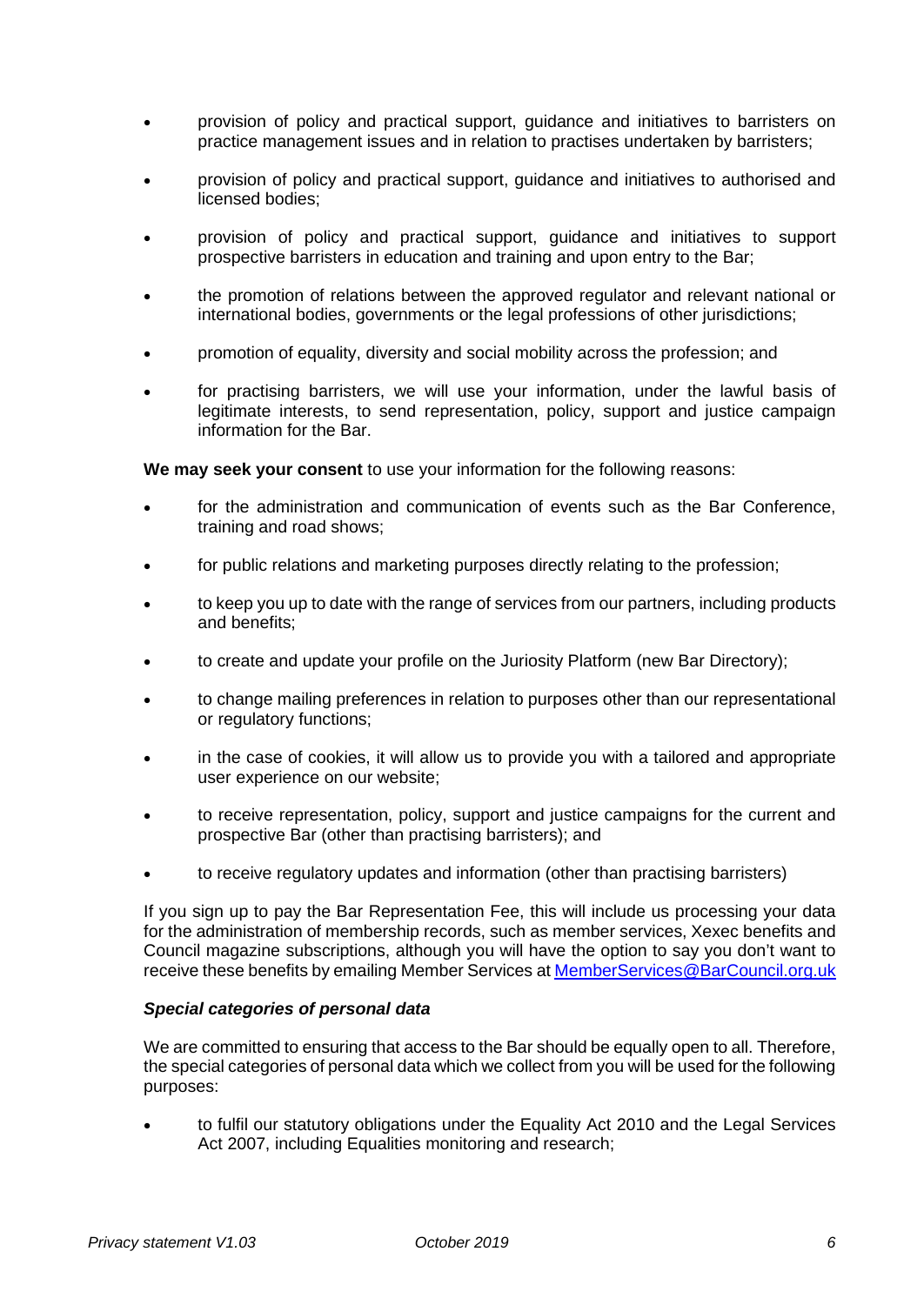to monitor the data trends of those entering the Bar to understand how people from a range of backgrounds progress in their careers. We may publish anonymised analysis of this information on our website.

If you require further information as to why the General Council of the Bar gathers diversity data from you to fulfil its statutory function as approved regulator and fulfil its public sector equality duties, please contact the Equality and Diversity team at the Bar Council or the Bar Standards Board on 020 7242 0082.

### *Information about criminal convictions and offences*

We collect information concerning criminal convictions and offences in relation to those who practise as barristers in England and Wales and members appointed to Committees, Panels and Advisory Pool of Experts. We collect this information as part of our regulatory function.

Some of this information is collected routinely through the Authorisation to Practise process, to comply with money-laundering regulations.

## **9 SHARING YOUR INFORMATION**

#### *Contractors and sub-contractors*

It may be necessary to share your information with our contractors and sub-contractors so they can provide a service to you or to enable us to deliver our statutory function or services you have agreed to. The contractors and sub-contractors shall be contractually required to ensure that they adhere to the security requirements imposed by the Data Protection Act and/or the General Data Protection Regulation (as applicable).

Our contractors and sub-contractors will not share your information with any other parties (except in the case of our file storage contractor) and will only be able to use the information when completing work on behalf of us.

#### *Regulators and other legal obligations*

We may also share your information with other bodies with official authority, such as the Legal Ombudsman, Legal Services Board, other regulators, the Council of the Inns of Court, Queens Counsel Appointments, Judicial Appointments Commission and the Office of the Immigration Services Commissioner, HM Revenue and Customs (HMRC) and with other organisations where we have a legal obligation to share the information with them or where there is a legitimate legal basis to do so. Where we carry out statutory 'interventions' we will do this in association with Intervention Agents (who are firms of solicitors) who will be acting with BSB as joint controllers of the data concerned.

#### *Other organisations*

We may from time to time share or receive information about you from other organisations, such as:

- the police for the purpose of detection and prevention of crime;
- organisations with a function of auditing and/or administering public funds for the purpose of detection and prevention of fraud;
- the Inns of Court in order to keep their records' up to date and facilitate your relationship with them;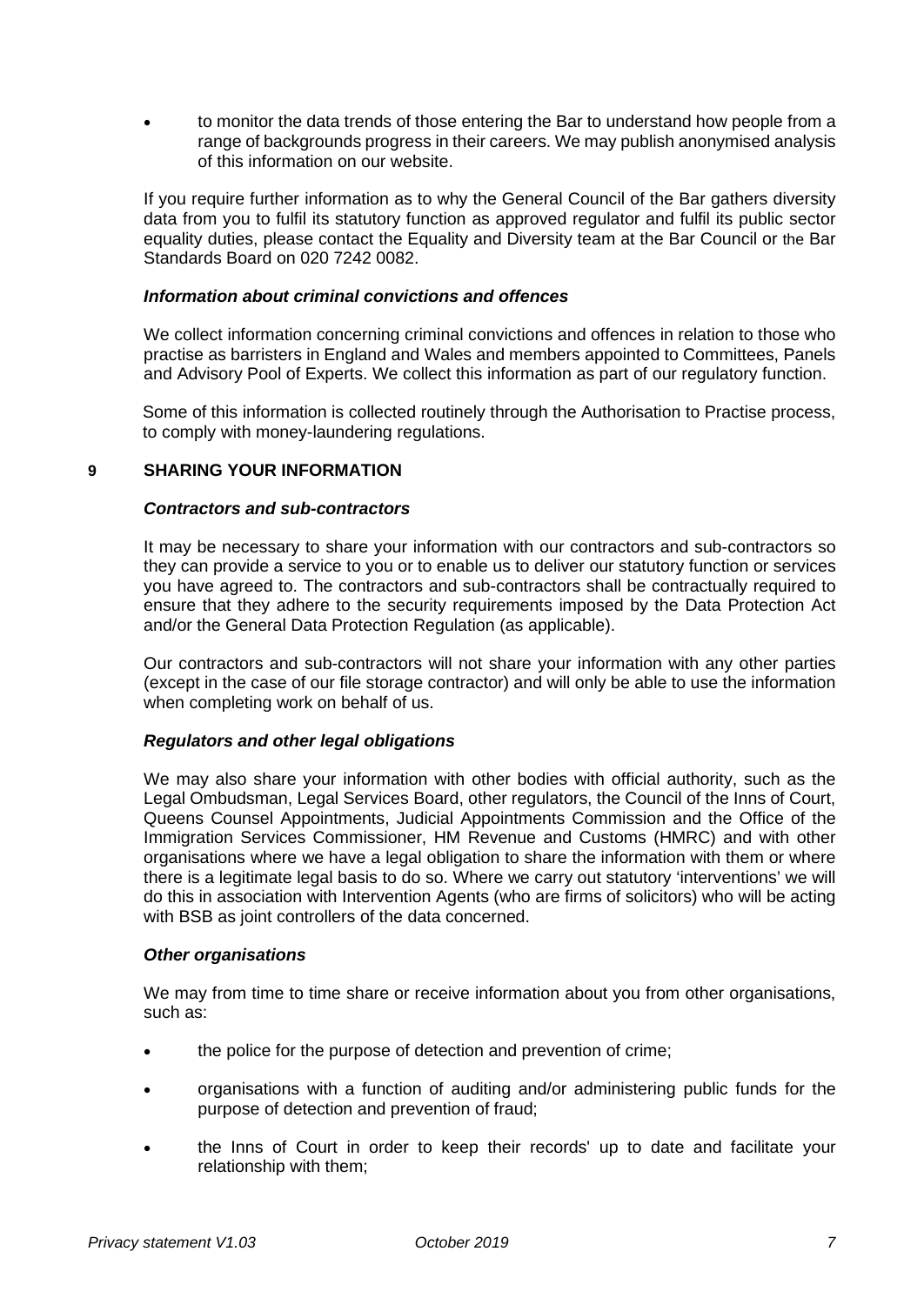- Bar Mutual Indemnity Fund;
- BPTC providers;
- if you elect to make a pro bono donation, we will share your contact details and details of your donation with Advocate (previously the Pro Bono Unit); or
- if you provide consent, we may share your information with a third-party organisation for marketing purposes.

#### *The public*

If you are a qualified barrister, some of your personal data (as defined in the Bar Standards Board Handbook) is publicly accessible via the Barristers' Register webpage.

If you apply for, and are granted, a waiver from any BSB Handbook rules, we will confirm that a waiver has been granted to a member of the public who requests it.

If you are a member of a Committee, Panel, or Advisory Pool of Experts, some of your personal data is publicly accessible and/or on the BSB or Bar Council website.

#### **10 TRANSFERRING YOUR INFORMATION ABROAD**

If you are a qualified barrister, your personal data (as defined in the Bar Standards Board Handbook) is accessible internationally via the Barristers' Register webpage.

If you are a member of a Committee, Panel, or Advisory Pool of Experts, your personal data is accessible internationally on the BSB or Bar Council website.

# **11 SECURITY OF YOUR PERSONAL INFORMATION**

The information that you provide will be stored securely on our electronic systems. Our security measures and procedures reflect the seriousness with which we approach security and the value we attach to your information. These measures and procedures are audited and reviewed.

Only relevant members of staff will have access to the information you provide to us. Those members of staff will have received appropriate data protection training.

Any payment transactions will be encrypted (using SSL technology).

### **12 CAN WE USE YOUR INFORMATION FOR ANY OTHER PURPOSE?**

In limited circumstances we may use your information for a purpose other than those set out in this policy. If we intend to do so, we will provide you with information relating to that other purpose before using it for the new purpose.

#### **13 STORING YOUR INFORMATION AND DELETING IT**

In accordance with the General Council of the Bar obligations under the Data Protection Legislation, the Council shall only retain personal data for as long as is necessary for the legitimate purposes for which the personal data is processed. This includes information provided to the General Council of the Bar, or a third party on our behalf, for research purposes.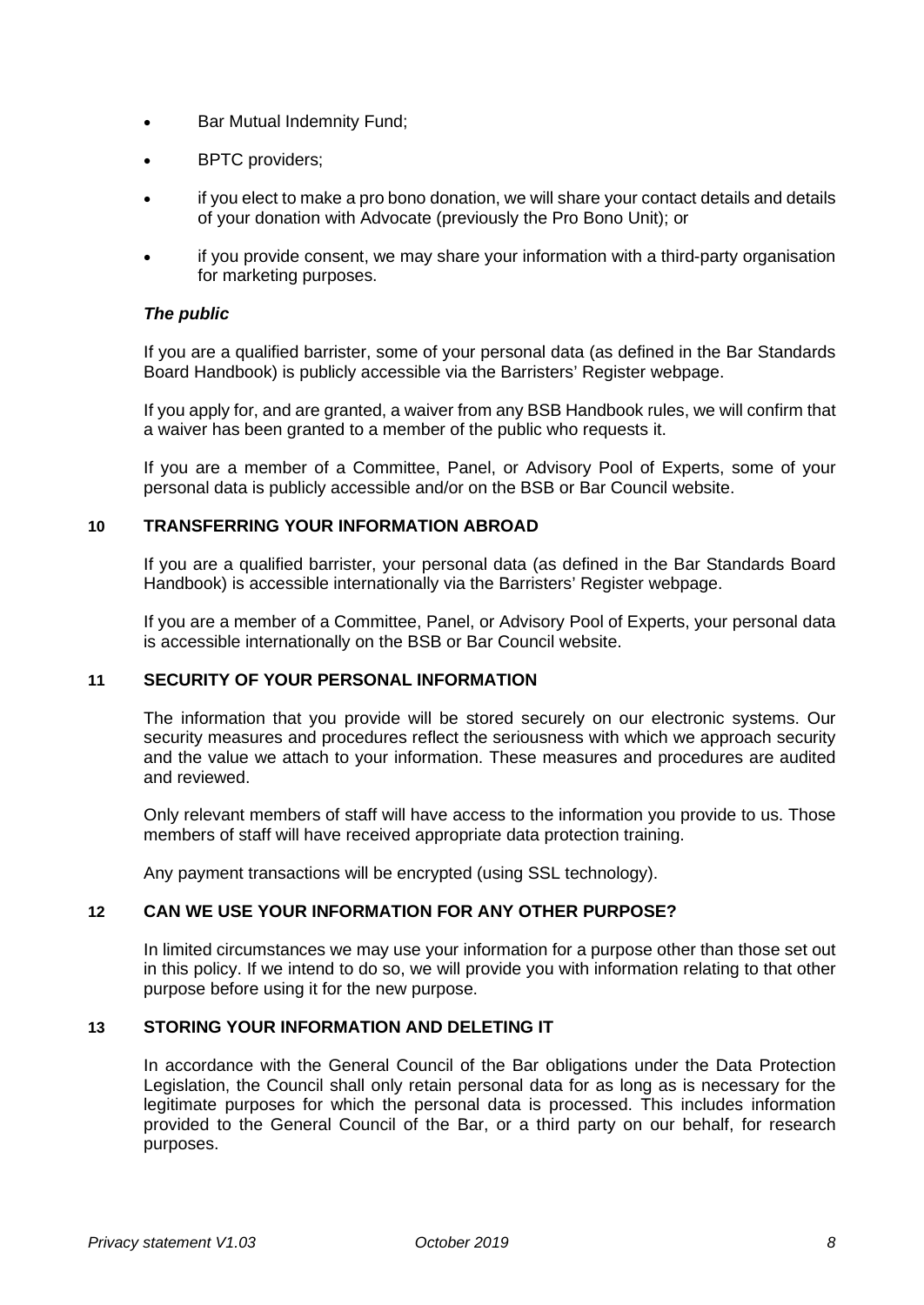When those purposes come to an end, the General Council of the Bar shall securely delete the personal data unless the retention of the personal data is required for archiving purposes which are in the public interest, scientific or historical research purposes or statistical purposes in accordance with Article 89 (1) of the GDPR or other applicable provisions under the Data Protection legislation.

When one of the above situations arise, we will review the information which we hold concerning you and determine whether there are any legal reasons why we need to continue holding that information. Once the identified purpose comes to an end, unless there is another identifiable purpose for which it is necessary to hold on to your information, we will delete your information.

If you provide information for research purposes, at the end of the research project the information will be deleted or kept in an anonymised or pseudonymised format unless you are specifically notified otherwise

If you would like further information about our data retention and disposal schedule then please contact [Privacy@BarCouncil.org.uk](mailto:Privacy@BarCouncil.org.uk) 

## **14 YOUR RIGHTS**

In relation to the information which we hold about you, you are entitled to:

- see a copy of the information;
- ask us to rectify the information where it is inaccurate or is incomplete. If we agree the information is inaccurate or incomplete and make the rectification, we will inform any recipients of the information of the change, where possible;
- ask us to erase the information, but we will not be able to comply where we hold your information to fulfil our statutory regulatory and representative obligations;
- ask us to restrict what we do with your information, but there are a number of exemptions relating to this right;
- object to our use of your information and ask us to stop that use, in certain circumstances; and
- instruct us to provide you with the information we hold about you in a structured and commonly used format or transmit that information directly to another organisation.

Our obligations to comply with the above rights are subject to certain exemptions.

Where we are using some of your information because you have provided your consent to that use, you are entitled to withdraw your consent at any time. The lawfulness of our use of your information before consent was withdrawn is not affected. You can do this by writing to the Records Office at 289-293 High Holborn, London WC1V 7HZ or by emailing [Records@BarCouncil.org.uk.](mailto:Records@BarCouncil.org.uk)

You also have the right to complain to the Information Commissioner's Office (the "ICO") if you are not satisfied with the way we use your information. You can contact the ICO by writing to Information Commissioner's Office, Wycliffe House, Water Lane, Wilmslow, Cheshire, SK9 5AF or by email on [casework@ico.org.uk.](mailto:casework@ico.org.uk)